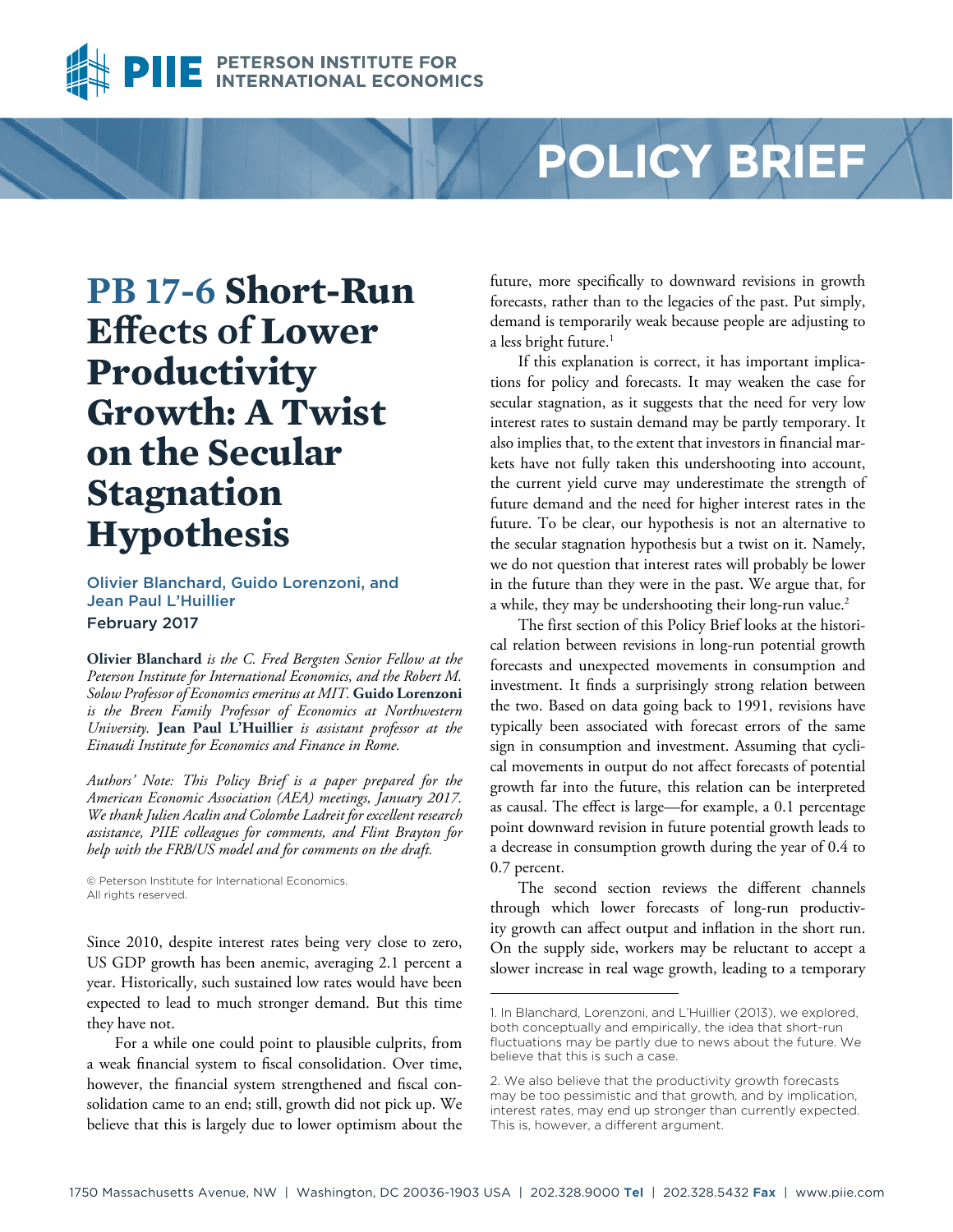increase in the natural unemployment rate. On the demand side, lower expected future labor income growth may lead consumers to revise their assessment of permanent income; lower expected future demand growth of demand may lead firms to revise their investment plans. Both may lead to an increase in the actual unemployment rate. What happens to inflation depends on whether the actual unemployment rate increases by more or by less than the natural rate.

### **Demand is temporarily weak because people are adjusting to a less bright future.**

The third section tries to assess the size of these effects by using the FRB/US model, which embodies most of the mechanisms described above. Under backward-looking expectations, the adverse supply effects dominate: Unemployment goes up, and so does inflation. Under forward-looking expectations, however, the adverse demand effects dominate: The actual unemployment rate increases, and does so by more than the natural unemployment rate, leading to a decrease in inflation (all relative to baseline). The interest rate rule leads the policy rate to decline for some time, before partly recovering to its (lower) steady state value.

#### **1. POTENTIAL GROWTH REVISIONS, CONSUMPTION, AND INVESTMENT**

Using US data, we examine whether revisions in long-run potential growth have historically been associated with unexpected weaker demand growth.

For potential growth, we use forecasts from the Congressional Budget Office (CBO) (which appears to be the only source of such forecasts for a long enough period). Every January since 1991, the CBO has published forecasts of annual potential growth for the next *N* years. (It is reasonable to assume that if professional forecasters regularly published long-run potential growth forecasts, they would be rather similar). Until 1995, *N* was equal to 5. Since then, *N* has been equal to 10.

Let the annual forecast of potential growth in year *t*+*N* as of January of year *t* be denoted by  $F$ <sub>*t*</sub>, and the first difference in the series be denoted by  $DF_i$ . This is not quite a pure forecast change, as the terminal year goes up by one from year  $t$  to year  $t + 1$ , but it is close.

Because of the change in the terminal year in 1996, we construct three different versions of  $DF$ <sub>*t*</sub>. The first is the change in the forecast for year 5, which is available for the 24 years of the sample; we denote it by *DF*5. The second is the change in the forecast for year 10, which is available only for 19 years; we denote it by *DF*10. The third is the change

in the forecast for the farthest available year, so 5 years until 1995 and 10 years thereafter, which we denote by *DFn*.

For forecasts of consumption and investment, both nonresidential and residential, we use data from the Survey of Professional Forecasters (SPF). The forecasts are quarterly, so we can use forecasts of spending for year *t* as of various quarters of year *t*−1. We construct forecast consumption growth in year *t* as the forecast of consumption for year *t* divided by the forecast of consumption for year *t*−1, minus one (and similarly for investment). We denote forecast consumption growth for year *t* as of the *i*th quarter of year *t*−1 by *FCi*<sub>*t*</sub>. We define the corresponding forecast error for consumption growth in year *t* by  $UCi_{t} \equiv C_{t} - FCi_{t}$ , and similarly for nonresidential and residential investment, *UNRIi<sub>t</sub>* and *URIi<sub>t</sub>*.

When looking at the relation between the forecast error for consumption and the change in the forecast of potential growth, what precise timing should one adopt? We can think of two extreme assumptions.

One assumption is that the CBO learns about potential growth throughout year *t*−1 and publishes its forecast in the first quarter of year *t*, and that consumers (firms) learn about the change in potential growth forecasts only when the CBO announces them and so adjust their consumption over year *t*. 3

The other assumption is that people learn roughly at the same time as the CBO does, so they adjust their consumption throughout year *t*−1 rather than during year *t*, and do not learn further from the CBO announcement.<sup>4</sup>

Both assumptions are extreme, and this suggests the following encompassing specification. We assume that consumers learn both as future potential growth evolves and from the CBO announcement itself, in proportions *a* and (1−*a*). During year *t*, they learn both from the announcement in January of year *t* and from the evolution of future potential growth during year *t*, which will eventually be reflected in the CBO announcement in January of year *t* + 1. So, in year *t*, they learn (1*−a*)*DF*<sub>*t*</sub> + *aDF*<sub>*t*+1</sub>. This leads us to specify regressions of the type:

$$
UCI_{t} = b[(1-a)DFx_{t} + aDFx_{t+1}] + \epsilon_{t}
$$
\n
$$
\tag{1}
$$

or equivalently:

$$
UC1_{t} = ab(DFx_{t+1} - DFx) + bDFx_{t} + \epsilon_{t}
$$
\n
$$
(2)
$$

<sup>3.</sup> The usual remark about people and firms not reading the CBO publication applies. The assumption is that these forecasts find their way into the press, and in turn, into people's expectations about the future.

<sup>4.</sup> Here again, people and firms do not think about potential growth per se. But consumers may get signals that their future wages may not grow as fast as they thought, or firms may get signals that demand growth is likely to be lower than anticipated.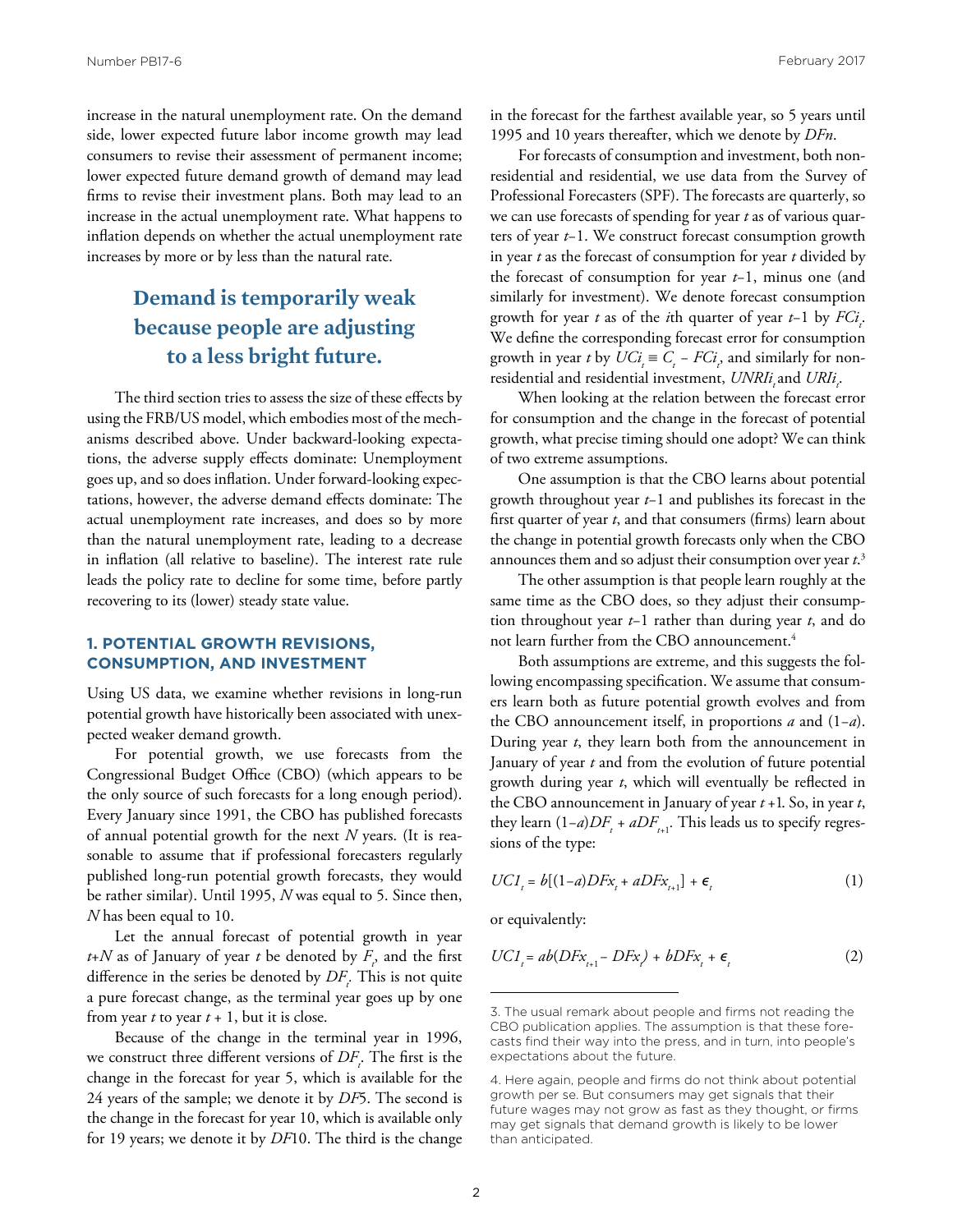|                     | (DF5)<br>UC,         | (DF10)<br>UC.         | (DFn)<br>UC,          |
|---------------------|----------------------|-----------------------|-----------------------|
|                     |                      |                       |                       |
| $DF_{t+1} - DF_{t}$ | $2.171*$<br>[1.081]  | $4.429***$<br>[1.433] | $2.529**$<br>[1.006]  |
| DF.                 | $4.333**$<br>[1.544] | $6.791***$<br>[1.428] | $4.642***$<br>[1.345] |
| Constant            | 0.243<br>[0.316]     | 0.052<br>[0.313]      | 0.270<br>[0.296]      |
| Observations        | 24                   | 19                    | 24                    |
| R-squared           | 0.185                | 0.469                 | 0.274                 |
| <b>Estimated a</b>  | 0.50                 | 0.65                  | 0.54                  |
| <b>Estimated b</b>  | 4.33                 | 6.79                  | 6.64                  |

#### **Table 1 Consumption forecast errors and changes in potential growth forecasts**

Note: Robust standard errors in brackets.

\*\*\*  $p < 0.01$ , \*\*  $p < 0.05$ , \*  $p < 0.1$ 

*Source:* Authors' calculations.

#### **Table 2 Nonresidential investment forecast errors and changes in potential growth forecasts**

|                     | (DF5)<br>UNRI <sub>t</sub> | (DF10)<br>UNRI <sub>t</sub> | (DFn)<br>UNRI <sub>t</sub> |
|---------------------|----------------------------|-----------------------------|----------------------------|
|                     |                            |                             |                            |
| $DF_{t+1} - DF_{t}$ | 5.631<br>[3.538]           | 15.345**<br>[7.156]         | 8.487**<br>[3.961]         |
| DF,                 | $10.401**$<br>[4.513]      | 19.762***<br>[5.519]        | 13.491**<br>[4.945]        |
| Constant            | $-0.829$<br>[1.258]        | $-1.793$<br>[1.288]         | $-0.760$<br>[1.181]        |
| Observations        | 24                         | 19                          | 24                         |
| R-squared           | 0.077                      | 0.324                       | 0.173                      |
| <b>Estimated a</b>  | 0.54                       | 0.78                        | 0.63                       |
| <b>Estimated b</b>  | 10.40                      | 19.76                       | 13.49                      |

Note: Robust standard errors in brackets.

\*\*\* p<0.01, \*\* p<0.05, \* p<0.1

*Source:* Authors' calculations.

where *DFx* stands for either *DF*5, *DF*10, or *DFn*, and *UC1*. is the forecast error for  $C_t$ . As professional forecasters presumably have access to the same information as the CBO and take it into account in their forecasts, the forecasts of consumption and investment must be as of a time when information about changes in potential growth revealed in year *t*−1 is not yet available. Ideally, we would want to use forecasts as of quarter 4 of year *t*−2, but these do not exist. Thus we use forecasts of consumption and investment as of quarter

#### **Table 3 Residential investment forecast errors and changes in potential growth forecasts**

|                     | (DF5)<br>URI,       | (DF10)<br>URI,        | (DFn)<br>URI,       |
|---------------------|---------------------|-----------------------|---------------------|
|                     |                     |                       |                     |
| $DF_{t+1} - DF_{t}$ | 1.168<br>[6.374]    | 6.825<br>[10.709]     | 2.916<br>[6.380]    |
| DF,                 | 7.784<br>[8.290]    | 11.374<br>[11.207]    | 5.868<br>[8.780]    |
| Constant            | $-1.573$<br>[2.091] | $-2.845$<br>$[2.477]$ | $-1.522$<br>[2.073] |
| Observations        | 24                  | 19                    | 24                  |
| R-squared           | 0.025               | 0.038                 | 0.012               |
| <b>Estimated a</b>  | 0.15                | 0.60                  | 0.50                |
| <b>Estimated b</b>  | 7.78                | 11.37                 | 5.87                |

Number Patrick Month 2017 and 2017 and 2017 and 2017 and 2017 and 2017 and 2017 and 2017 and 2017 and 2017 and 2017 Note: Robust standard errors in brackets.

\*\*\* p<0.01, \*\* p<0.05, \* p<0.1

*Source:* Authors' calculations.

1 of year *t*−1 (and use a similar approach for nonresidential and residential investment). The results are given in table 1 for consumption and in tables 2 and 3 for nonresidential and residential investment.

The three columns of table 1 give the regression results for consumption based on the three versions of the revisions in forecast long-run growth, *DF*5, *DF*10, and *DFn*. Given the specification, the coefficient on  $DF_{t+1}$  –  $DF_{t}$  is equal to *ab*. The coefficient on  $DF_{\epsilon}$  is equal to *b*. The implied values of *a* and *b* are given at the bottom of the table.

All three specifications yield a value of *a* close to half, suggesting that people learn both during the year and following the CBO announcement. The coefficient *b* is large, between 4.3 and 6.8 (the larger estimate when *DF*10 is used reflects the effects of the shorter subsample rather than the effect of the longer horizon. When all three regressions are run over the shorter sample, they all give roughly the same numbers, about 0.5 for *a* and 6.0 for *b*). This implies that a 0.1 percentage point downward revision in long-run potential growth is associated with a 0.43 to 0.68 percent reduction in consumption growth, or, assuming a ratio of consumption to GDP of 68 percent, a reduction in GDP growth of 0.27 to 0.44 percent.

[Figure 1](#page-3-0) shows the scatter diagram corresponding to the specification in the second column of table 1. The variable on the horizontal axis is the expression in brackets on the right hand side of equation (1), thus a weighted average of the CBO revisions in year *t* and *t* + 1. The variable on the vertical axis is the variable on the left hand side of the equa-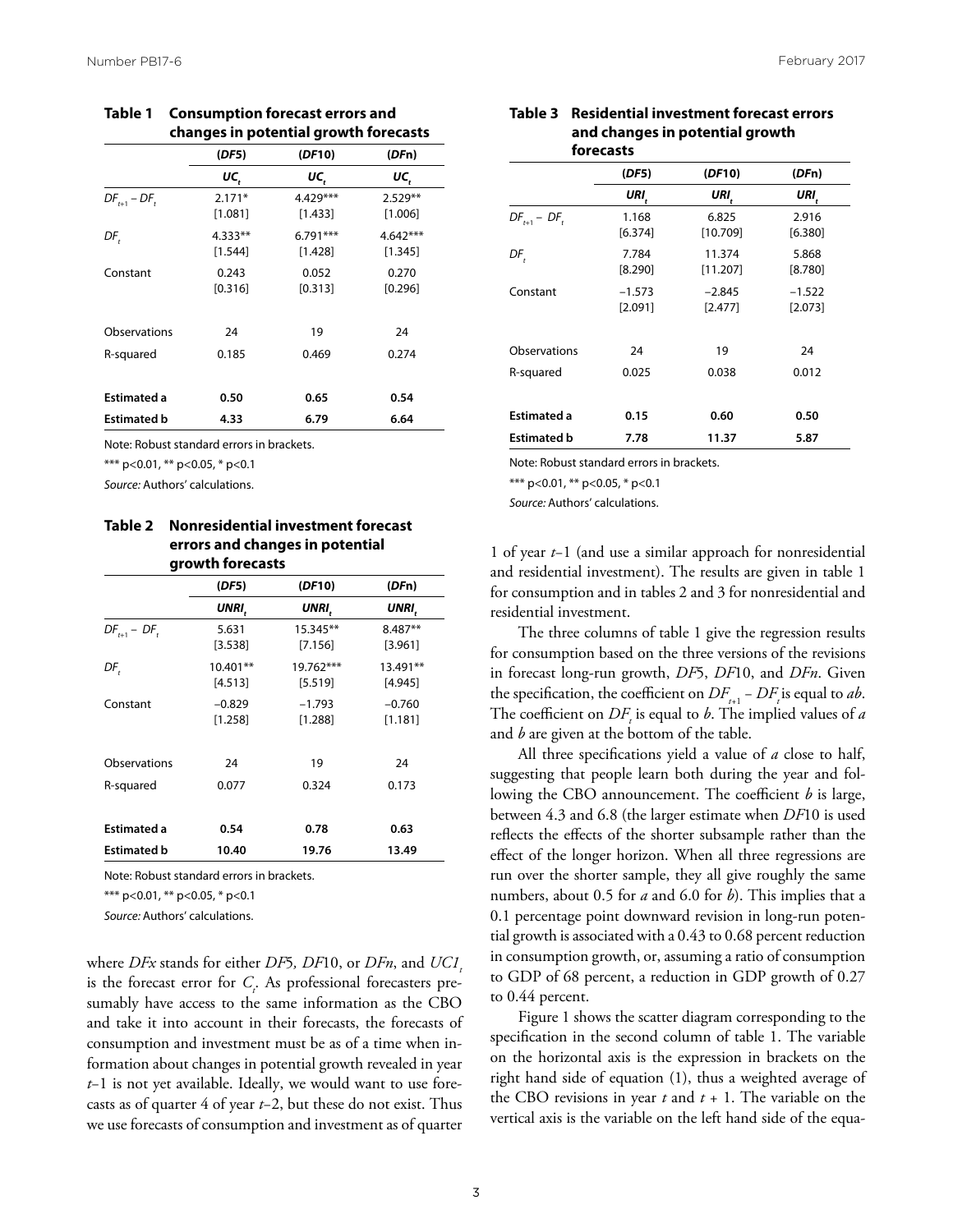

<span id="page-3-0"></span>**Figure 1 Potential growth revisions and consumption forecast errors** 

Sources: Long-run potential growth forecasts: Congressional Budget Office; forecast error in consumption:

Survey of Professional Forecasters; and authors' calculations.

tion, the forecast error in consumption for year *t*. Note that most of the points are in the southwest quadrant: Most years have been associated with downward revisions of potential growth and negative forecast errors for consumption. 2008 and 2009 are outliers, with large negative forecast error for consumption relative to the revisions of long-run growth (clearly, other factors played a dominant role during those two years)

An obvious issue in interpreting the results of table 1 is that of causality. While causality from unexpected consumption to long-run potential growth revisions seems implausible, a more relevant possibility is that unexpected current income affects both unexpected consumption and the revision in long-run potential growth. The only way to settle the issue would be to find variables that affect long-run growth forecast revisions and are uncorrelated with current income. We could not think of any.<sup>5</sup> The CBO's description of how they construct those forecasts, based on a production function approach, indicates that they try to eliminate cyclical effects.<sup>6</sup> Our choice to look at forecasts of potential growth in year 5 or 10 also reduces the likelihood that these are strongly affected by cyclical movements. A year for which the issue

seems most serious is 2009, when sharply negative growth could have affected long-run potential growth forecasts. Tenyear-out potential growth was indeed revised down by 0.23 percent, and 5-year-out by 0.04 percent. We therefore ran the regression leaving out 2009; the results are very similar to those reported above.

The three columns of tables 2 and 3 give the regression results, respectively, for nonresidential investment and residential investment, based on the three versions of the revisions in forecast long-run growth, *DF*5, *DF*10, and *DFn*. The point estimates suggest large effects, although they are less statistically significant for nonresidential investment than for consumption, and they are not significant in the case of residential investment. A 0.1 percentage point downward revision in potential long-run growth leads to a 1.0 to 2.0 percent unexpected decrease in nonresidential investment; assuming a ratio of nonresidential investment to GDP of 12 percent, this implies an unexpected decrease in GDP of 0.12 to 0.24 percent. A 0.1 percentage point downward revision in potential long-run growth leads to a 0.6 to 1.1 percent unexpected decrease in residential investment; assuming a ratio of residential investment to GDP of 4 percent, this implies an unexpected decrease in GDP of 0.03 to 0.04 percent.

Putting all these numbers together, what do the point estimates suggest is the contribution of downward revisions to unexpected demand growth over the past few years? Since 2012, the CBO has revised its estimates of its 5-year-ahead potential growth from 2.64 to 2.10 percent, so a decrease of

<sup>5.</sup> Demographic variables may be good instruments for the growth forecasts themselves, but not for changes in those forecasts: Their evolution from year to year is largely expected.

<sup>6.</sup> See, for example, CBO (2014).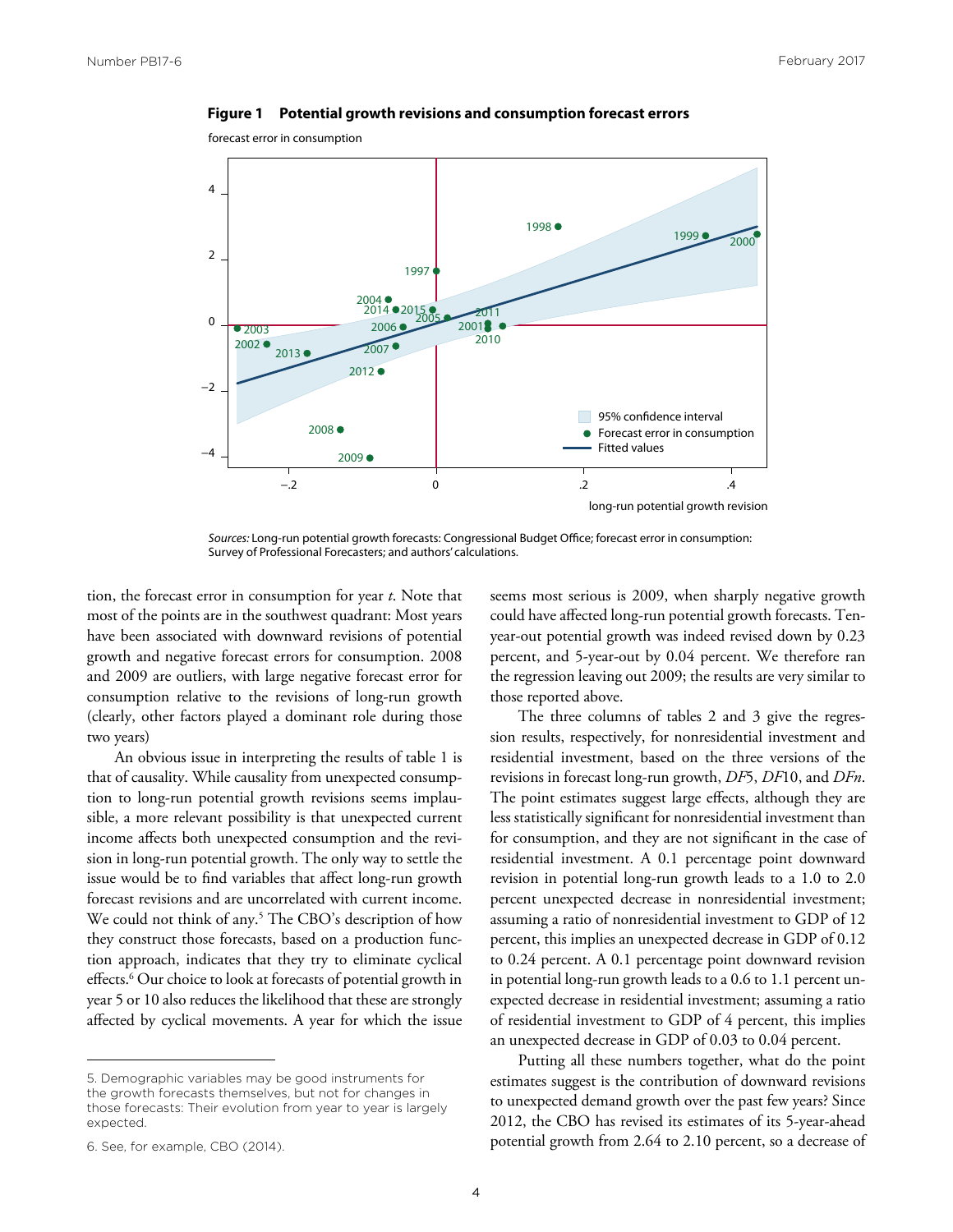0.54 percentage point (the peak forecast was 3.23 percent in 2001).<sup>7</sup> Adding the estimates for consumption and investment above, this implies an unexpected decrease in demand of 2.3 to 3.8 percent, or about 0.6 to 0.9 percent a year for the last four years.<sup>8</sup>

#### **2. MECHANISMS**

As demographic trends are largely predictable and capital accumulation plays a limited role in determining potential growth in the long run, revisions to long-run potential growth are mostly due to revisions to total factor productivity growth.

In the standard optimal growth model, the Euler equation for consumers implies that, in the new steady state, the decrease in productivity growth is reflected in a lower interest rate. This in turn implies a lower marginal product of capital, and thus an increase in the capital stock in efficiency units. The path of adjustment implies a smooth decrease in the marginal product of capital over time and, typically, a smooth decrease in the interest rate over time.<sup>9</sup>

When account is taken of nominal rigidities and other distortions, a number of other relevant effects are at work and likely to dominate.

On the supply side, while a decrease in real wage growth is eventually needed, both real and nominal wage rigidities may slow the adjustment, leading to a temporary increase in the natural rate of unemployment. This effect, together with the effect of higher oil prices, is seen as having been central in triggering stagflation of the 1970s (see, for example, Bruno and Sachs 1985).

On the demand side, for a given sequence of interest rates, aggregate demand is likely to decrease as well. Lower expected income growth implies a decrease in the present value of income, leading consumers to cut spending. Given lower expected demand growth, firms are also likely to cut

investment. If lower productivity growth comes from lower embodied technological progress in new capital, then two other effects are at work. The first is that, as technological obsolescence is reduced, old vintages that would have been discarded may now be kept longer, leading to a slowdown in investment for some time. The second, working in the opposite direction, is that lower technological obsolescence implies a smaller decrease in the price of a given vintage of capital over time, and thus a lower user cost, leading to higher investment. Overall, the presumption is that demand goes down, leading to an increase in unemployment.

Both the supply and the demand effects imply an increase in unemployment for some time. What happens to inflation depends on the balance between the two. If the increase in the underlying natural rate of unemployment exceeds the increase in the actual rate, for example, if consumers and firms do not take into account right away the decrease in underlying growth so the demand effect is limited, inflation will increase. If instead, the fall in demand is sufficiently large, and the increase in the actual unemployment rate exceeds the increase in the natural rate, inflation will decrease.

This discussion of the dynamics has taken interest rates as given. Monetary policy, however, is likely to adjust as well. Lower interest rates can limit the effects on demand. This suggests that optimal monetary policy may take the form of a large initial decrease in interest rates, with a return to the new lower steady state in the long run.

How can we tell which of these effects dominates, whether they are consistent with the reduced form empirical evidence presented earlier, and what the path of interest rates may be under plausible interest rate rules? By simulating a model that has most of the mechanisms described above. We do this in the next section.

#### **3. SIMULATIONS**

The model we use for simulations is the FRB/US model developed at the Federal Reserve Board.10

We use that model for two reasons. The first is that it includes the mechanisms described in the previous section—except for the vintage structure of capital. Consumers' spending depends in part on expectations of future income and future interest rates. Firms' investment depends in part on expectations of future output and future user costs. The wage and price equations reflect both nominal and real rigidities. The second reason is that it allows for a flexible

<sup>7.</sup> Over the same period, 10-year-ahead potential growth has been revised down from 2.37 to 1.91 percent, so a decrease of 0.46 percentage point.

<sup>8.</sup> One might guess that the effect is larger when monetary policy is limited by the zero lower bound, as has been the case since 2012. There are not enough observations to estimate the equations over the crisis sample period. Estimation over the precrisis period (up to and including 2007) gives smaller, but not significantly smaller, coefficients. See section 3 for more on the potential role of the zero lower bound.

<sup>9. &</sup>quot;Typically" reflects the fact that, in the model extended to allow for habit persistence and costs of adjustment for investment, the interest rate may initially overshoot its longrun decrease. The reason is that, in order to generate an increase in investment, the shadow value of capital (Tobin's q) may have to increase a lot, which in turn may require an interest rate far below the marginal product of capital for some time.

<sup>10.</sup> We use the November 21, 2014 package of the FRB/ US model, downloadable from the Federal Reserve Board website, www.federalreserve.gov/econresdata/frbus/usmodels-about.htm. We benefited from a further update to the package, kindly provided to us by Flint Brayton.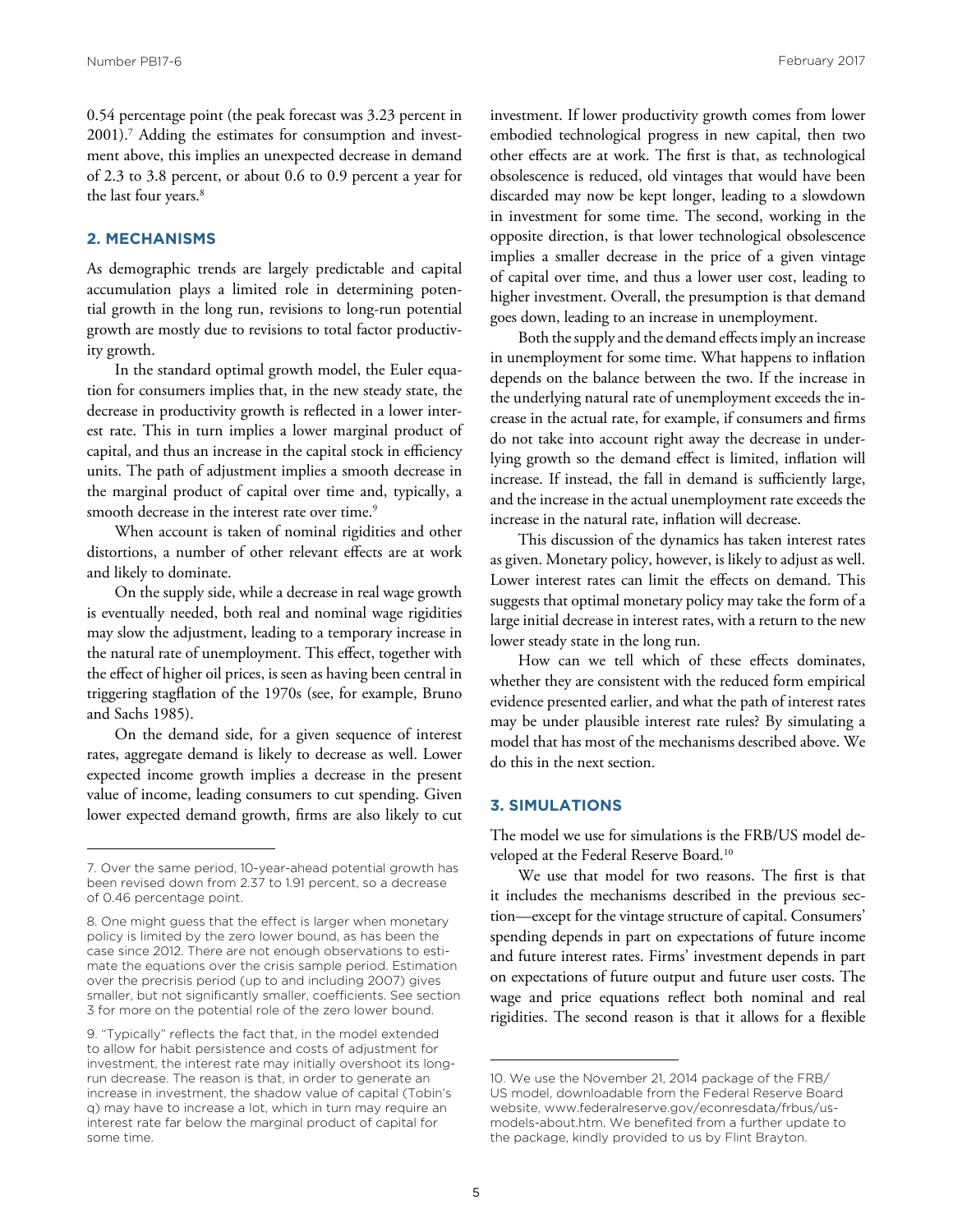

<span id="page-5-0"></span>**Figure 2 Response of the unemployment rate to a decrease in total factor productivity growth in the three simulations** (percent)

*Source:* Authors' calculations.

treatment of expectations. In particular, the model can be run under VAR (for vector autoregression) expectations, in which expectations depend on past variables, or under MC (for model-consistent) expectations, in which various agents, firms and workers, financial investors, consumers and firms, are assumed to have (nearly) rational, forward-looking expectations.

We present three simulations below.

In all three, the deviation from the baseline is a decrease in the rate of growth of total factor productivity of 1 percent a year. In order to get as close numerically to a permanent shock to the growth rate as feasible, we take the growth rate to follow an AR(1) process, with a decrease of 1 percent at the start of the simulation, and an AR(1) coefficient of 0.995 per quarter.

The model allows for different interest rate rules. We use the "inertial Taylor rule," which allows for a slow adjustment of the policy rate to the deviation of inflation from target and the deviation of output from a smooth trend.<sup>11</sup>

The simulations differ in the treatment of expectations and of monetary policy. On the expectations side, the first simulation assumes backward-looking (VAR) expectations while the other two assume forward-looking (MC) expectations for all agents.12 The first two simulations allow the

central bank to freely adjust the policy rate according to the interest rate rule. This may be the right assumption for the pre–financial crisis episodes. But one important aspect of the current episode is that the Fed has been facing a zero lower bound constraint on the policy rate. While unconventional policies have allowed the Fed to decrease other rates further, leading to negative "shadow policy rates," it has not been able to decrease these shadow rates as much as it desired. Thus, the third simulation imposes a lower bound on the decrease in the rate. It allows the policy rate to decrease relative to the baseline by no more than 2.4 percent, and assumes that the constraint is potentially binding for 5 years (implicitly assuming that, after five years, the baseline interest rate is sufficiently high as to allow for the interest rate rule to be used without constraints).<sup>13</sup> We shall refer to this simulation as the LB (for "lower bound," but not necessarily zero) simulation. The robustness of the resulting estimates to the specific choice of this lower bound is discussed below.

The results are presented in figures 2 to 4. Figure 2 shows the evolution of unemployment under each of the three assumptions. The maximum increase is smallest  $(0.7 \text{ percent})$ under the VAR assumption, larger (1.4 percent) under the MC assumption (as one would expect given that people and

<sup>11.</sup> The model refers to this deviation as the "output gap," but it is not the deviation of output from the natural level of output, defined as the level of output that would prevail in the absence of nominal rigidities.

<sup>12.</sup> The crucial assumption is that of forward-looking expectations for firms and consumers. Forward-looking expecta-

tions in the determination of wage and price decisions, or even in the determination of asset prices, leads to results close to the VAR assumption.

<sup>13.</sup> These choices are loosely based on the evolution of the shadow rate constructed by Wu and Xia (2015), which decreased from 0 percent in 2009 to between –2 and –3 percent in 2014, and is now roughly back to 0 percent.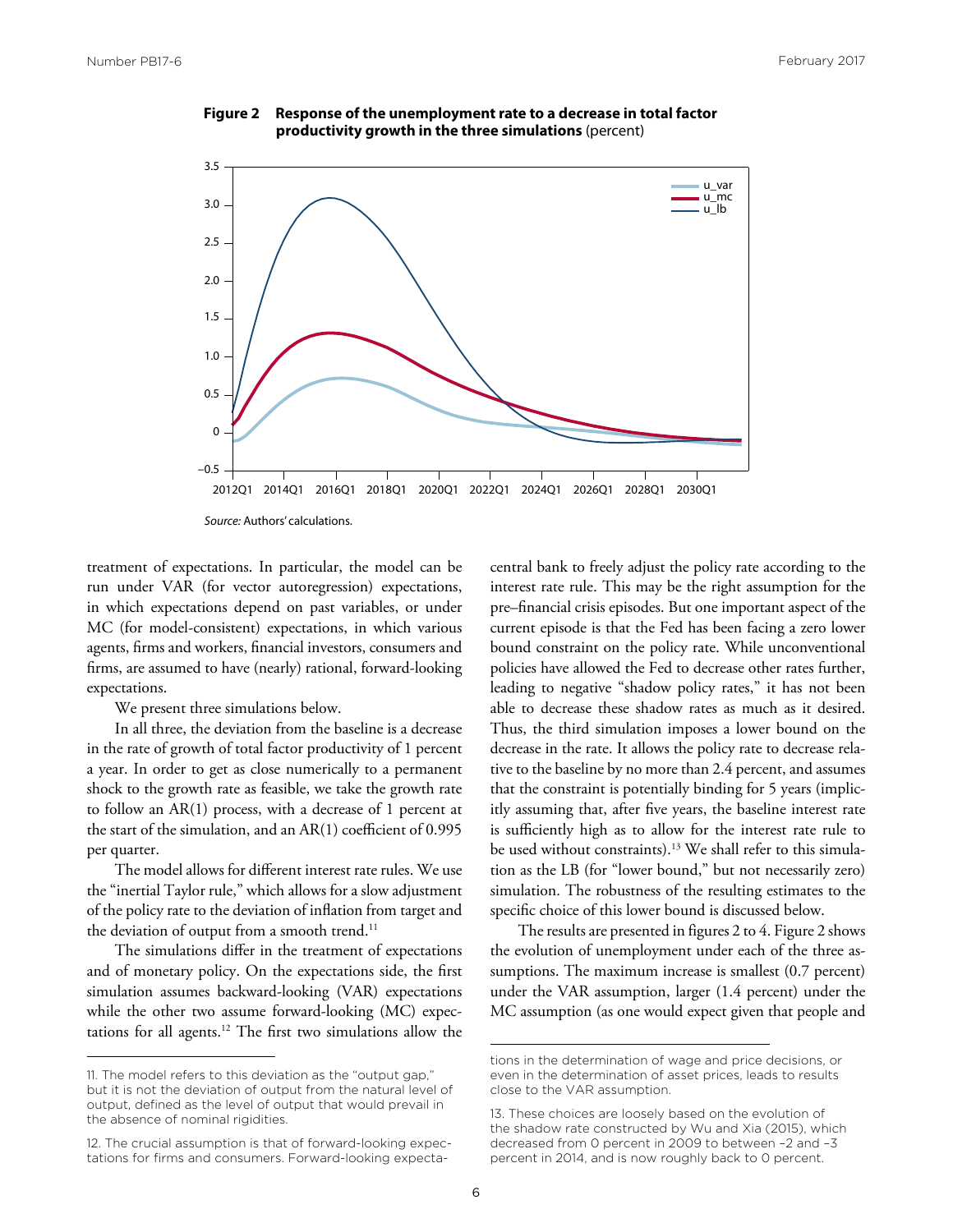

Figure 3 Response of the core inflation rate to a decrease in total factor  **productivity growth in the three simulations** (percent)

*Source:* Authors' calculations.





*Source:* Authors' calculations.

firms look forward and see a worse future), and, not surprisingly, largest (3.1 percent) under the LB assumption.

Figure 3 on the core inflation rate shows, however, that different effects are at work between the first and the other two simulations. In the first (VAR) simulation, demand effects are limited as neither consumers nor firms look forward, and the increase in the natural rate of unemployment exceeds the increase in the actual rate, leading to inflation pressure. Inflation increases, although only slightly. In the other two simulations, the adverse effects dominate, leading to an unemployment gap and downward pressure on inflation. The downward pressure is stronger in the LB simulation, reflecting the larger increase in unemployment.

Figure 4 shows the behavior of the policy rate. In all three cases, the decrease in growth is associated, in the longer run, with a decrease in the policy rate.14 Not surprisingly, the initial decline in the policy rate is smallest under the VAR assumption (less than 1 percent). It is substantially larger under the MC assumption. The rate declines by nearly 3 percent, before slowly recovering to its (now lower) steady state value.

The behavior of the policy rate and the associated unemployment rate under the LB assumption is striking. Despite the fact that, relative to the unconstrained MC case, the constraint is effectively binding only for about four years, the effect on unemployment, from [figure 2](#page-5-0) is quite dramatic. This is a reflection of the strong adverse dynamics of negative demand shocks under LB constraints, in which an unemployment gap leads to lower inflation, higher real interest rates, and further increases in unemployment.<sup>15</sup>

the standard Ramsey model, in which the Euler equation for consumers implies a tight relation between movements in the growth rate and movements in the interest rate.

<sup>14.</sup> In the long run, the FRB/US model largely behaves like

<sup>15.</sup> Indeed, we found that if we allowed the lower bound to be potentially binding throughout (as opposed to ending